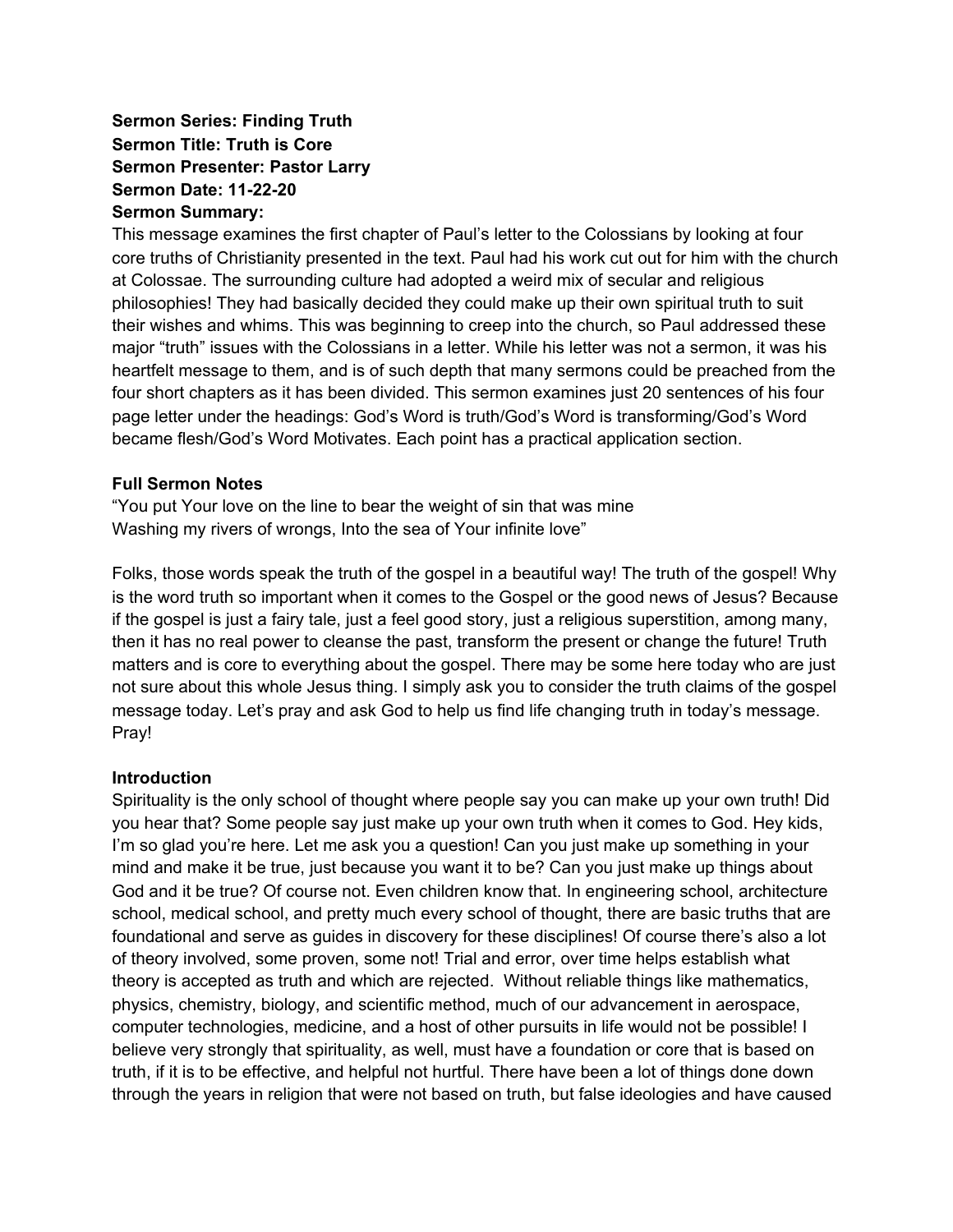great harm. So I can tell you that there is truth and there is false when it comes to the spiritual realm and this is the most important school of thought in which to get truth right! Your spiritual well being in this life, as well as your eternity depends on it!

Paul had his work cut out for him with the church at Colossae. The surrounding culture had adopted a weird mix of secular and religious philosophies! They had basically decided they could make up their own truth to suit their wishes and whims. This was beginning to creep into the church, so how would Paul address these major "truth" issues with the Colossians? He wrote them a letter. This letter was not a sermon, but it was his heartfelt message to them. It was so profound that entire sermon series have since been preached on these four short chapters. Our message today will examine just 20 sentences of his four page letter. So why is his message so relevant today! Well, let me just say that if you haven't noticed, the core values and truths of Christianity are being questioned, lampooned, belittled and even viciously attacked in our world today, so it's mission critical for us to know what we believe, why we believe, and that our beliefs are based and founded on truth! Core, by the way, means central, or the most important thing. Our core, physically speaking, is central to our whole body's strength. Core truths are central to our spiritual well being in this life and for finding eternal life! Paul gives us four core truths central to a proper understanding of Godly spirituality and our message today takes a look at these core truths! As we begin reading our text we discover the first core truth...

## **1. Core Truth: God's Word is Truth!**

How do we know this? For starters....

# **A . God's Truth is Revealed!**

Colossians 1:1 Paul, an apostle of Christ Jesus by the will of God, and Timothy our brother, Colossians 1:2 To God's holy people in Colossae, the faithful brothers and sisters in Christ: Grace and peace to you from God our Father.

Colossians 1:3 We always thank God, the Father of our Lord Jesus Christ, when we pray for you,

Colossians 1:4 because we have heard of your faith in Christ Jesus and of the love you have for all God's people—

Colossians 1:5 the faith and love that spring from the hope stored up for you in heaven and about which you have already heard about in the word of truth, the true message of the gospel Colossians 1:6a that has come to you...

Our faith, our love and our hope find their reality in the truth of God's Word! You see, genuine Christianity is not based on superstitions, opinions, feelings, experiences, or philosophies, but on the revealed Word of God that has come to us in the Gospel message! It comes down to this: If there is no revelation, then all we are left with is speculation! But, as we've seen this year, in our Bible reading plan, the truth of the Gospel, the good news of what God has done for us through Jesus on the Cross, is found even in the Old Testament through the many detailed prophecies which Jesus fulfilled as the Messiah! More than 100!! When Paul wrote this letter to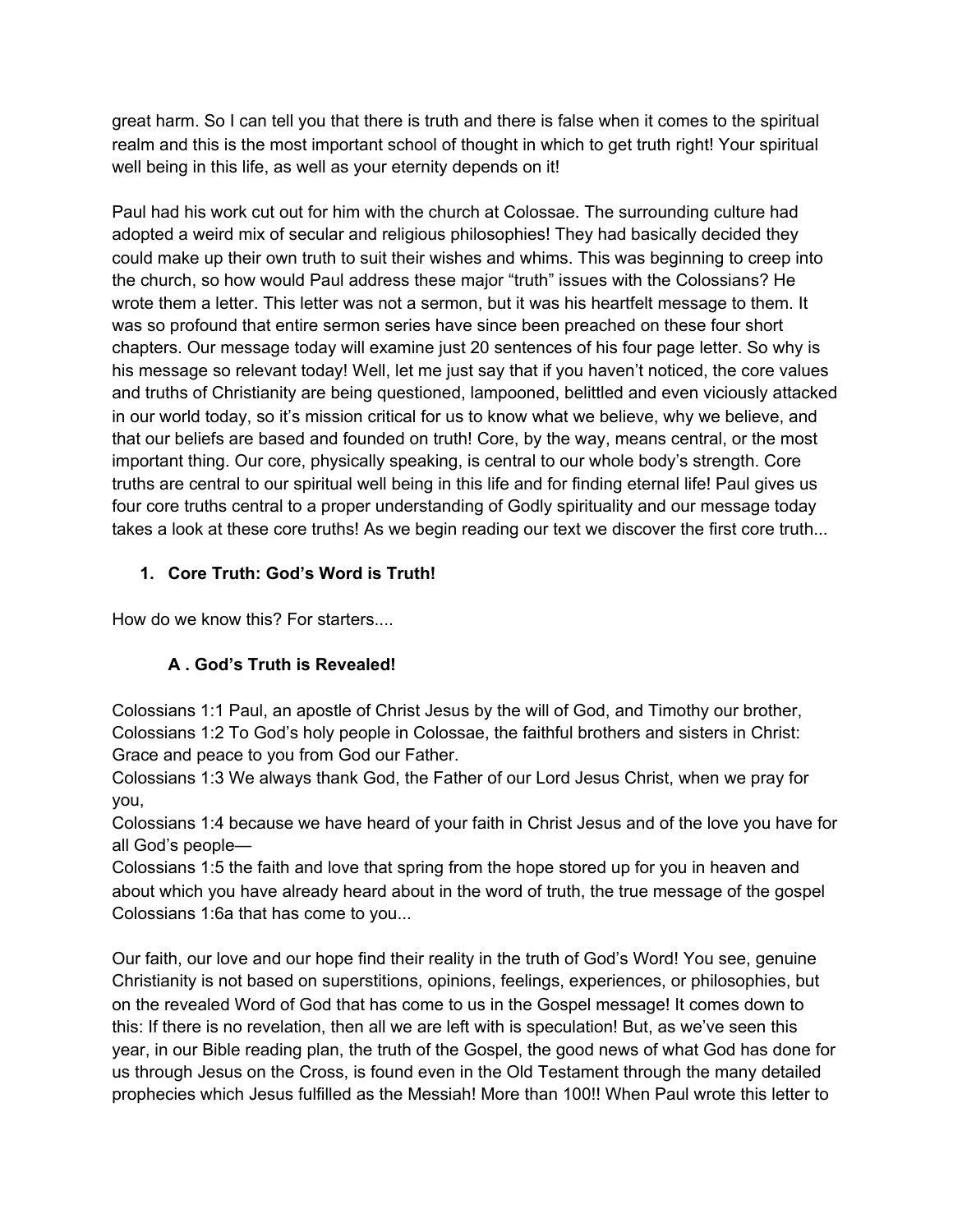the Colossians he would have had access to the writings which comprise the Old Testament, but the New Testament had not yet been written in its entirety or collected together. The Gospel truth, or the word of truth that Paul was referring to was still being taught and passed along through the testimony of the disciples and the followers of Christ! This very letter would eventually be brought into the canon of Holy Scripture! These things have been written down and preserved for us in The Holy Bible! Now someone might say, "But Pastor Larry, other religions have books too!" And to that I would say yes they do, but there's a big difference! Most of those books can be traced back to one individual, usually the founder of that religion. The founder of Christianity, Jesus, never wrote a book! A book was written about Him by others. There are 66 books of the Bible written by around 40 authors, written over thousands of years. When you take that into consideration and study the absolutely amazing consistency, cohesion, reliability, and intricate detail that run throughout Holy Scripture, it becomes extremely difficult to dismiss the Bible as just another religious book! And when you study Biblical history, it's also amazing the painstaking, and meticulous way in which the books of the Bible were vetted and verified to be authentic and allowed into the canon of Holy Scripture! Many who have sought to prove the Bible was not a divinely inspired book, upon investigation, have come to embrace the Bible for what it claims to be! And what does it claim to be?

2 Timothy 3:16 All Scripture is God-breathed and is useful for teaching, rebuking, correcting and training in righteousness,

2 Timothy 3:17 so that the servant of God may be thoroughly equipped for every good work.

2 Peter 1:21 For prophecy never had its origin in the human will, but prophets, though human, spoke from God as they were carried along by the Holy Spirit.

So we know God's Word is truth because it was revealed, but also because...

#### **B. God's Truth is Proclaimed**

Colossians 1:6b ...In the same way, the gospel is bearing fruit and growing throughout the whole world—just as it has been doing among you since the day you heard it and truly understood God's grace.

Colossians 1:7 You learned it from Epaphras, our dear fellow servant, who is a faithful minister of Christ on our behalf,

Colossians 1:8 and who also told us of your love in the Spirit.

Here's a powerful bit of information. You know how we talked last week about Paul's evanglistic efforts in Ephesus and how difficult it had been for him? It may have been difficult, but it was nonetheless effective. One of the men he reached with the gospel and discipled was named Epaphras. Epaphras, is the one who took the gospel to the Collossians as a representative of Paul!

God wants us to know His truth! One of the amazing things about Christianity is that it is not a secret society holding on to secret and hidden truths! God has always wanted people to know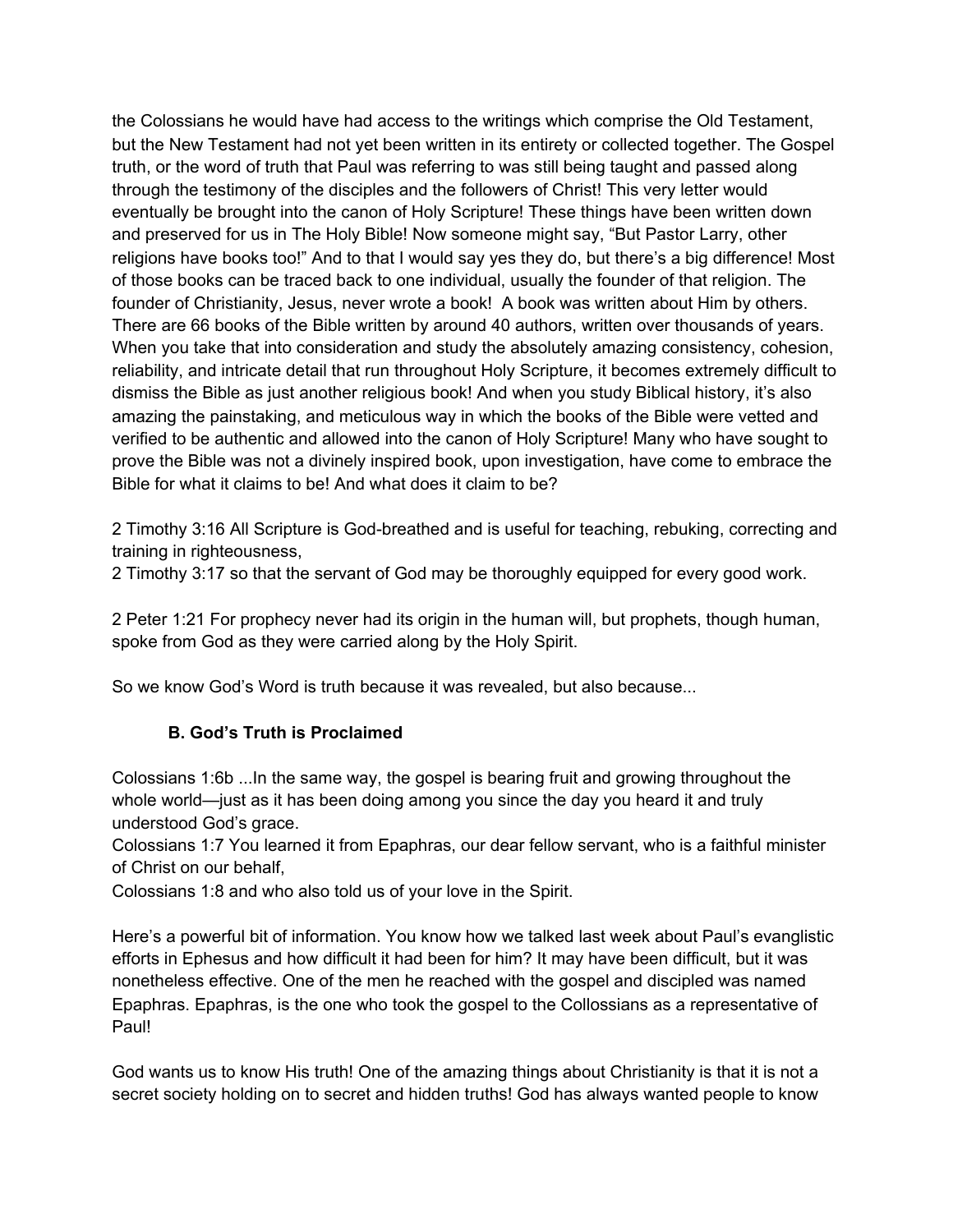the truth and as such He has commissioned people down through the years to proclaim the truth and to make it known. In fact, just before Jesus was crucified He prayed for His disciples and for us. Listen to what He prayed, it undergirds this entire series…

John 17:17 Sanctify them by the truth; your word is truth.

John 17:18 As you sent me into the world, I have sent them into the world.

John 17:19 For them I sanctify myself, that they too may be truly sanctified.

John 17:20 "My prayer is not for them alone. I pray also for those who will believe in me through their message,

John 17:21 that all of them may be one, Father, just as you are in me and I am in you. May they also be in us so that the world may believe that you have sent me.

John 17:22 I have given them the glory that you gave me, that they may be one as we are one—

John 17:23 I in them and you in me—so that they may be brought to complete unity. Then the world will know that you sent me and have loved them even as you have loved me.

Jesus was sent into the world and we have been sent unto the world to proclaim the truth of God's love for the world! So God's truth is revealed, it is proclaimed, and...

### **C. God's Truth is Inspired**

Paul continues...

Colossians 1:9 For this reason, since the day we heard about you, we have not stopped praying for you. We continually ask God to fill you with the knowledge of his will through all the wisdom and understanding that the Spirit gives,

The spirituality of many of the people of Colossae was based on human philosophies, human reasoning, human traditions, and a salad bar of human religions! Paul wanted the people of the church to base their spirituality upon revealed truth from God and the inspiration of The Holy Spirit! To be sure, God has given us natural revelation, but He didn't leave things up to our imagination, He gave us the written revelation, along with the inspiration of The Holy Spirit to aid with interpretation so there would be no question as to what the truth was! Paul was facing a similar situation in his time that we are facing today. There was a truth crisis in the area of spirituality! There was a prevalent spiritual worldview called Gnosticism which was somewhat like the humanistic philosophies of today, although Gnosticism incorporated highly superstitious views of spirituality combined with an elevation of human wisdom. Theologian R.E.O. White, has one of the best descriptions of Gnosticism I've ever found. He says Gnosticism…

"...combined philosophic speculation, superstition, semi-magical rites, and sometimes a fanatical and even obscene cultus....The body, the tomb of the spirit, may be rigorously suppressed or indifferently indulged as irrelevant to the life of pure spirit."

So these Gnostics thought they had superior wisdom and so they concocted their own "truth!" This led many of them to believe that the body was purely evil and only the spirit mattered.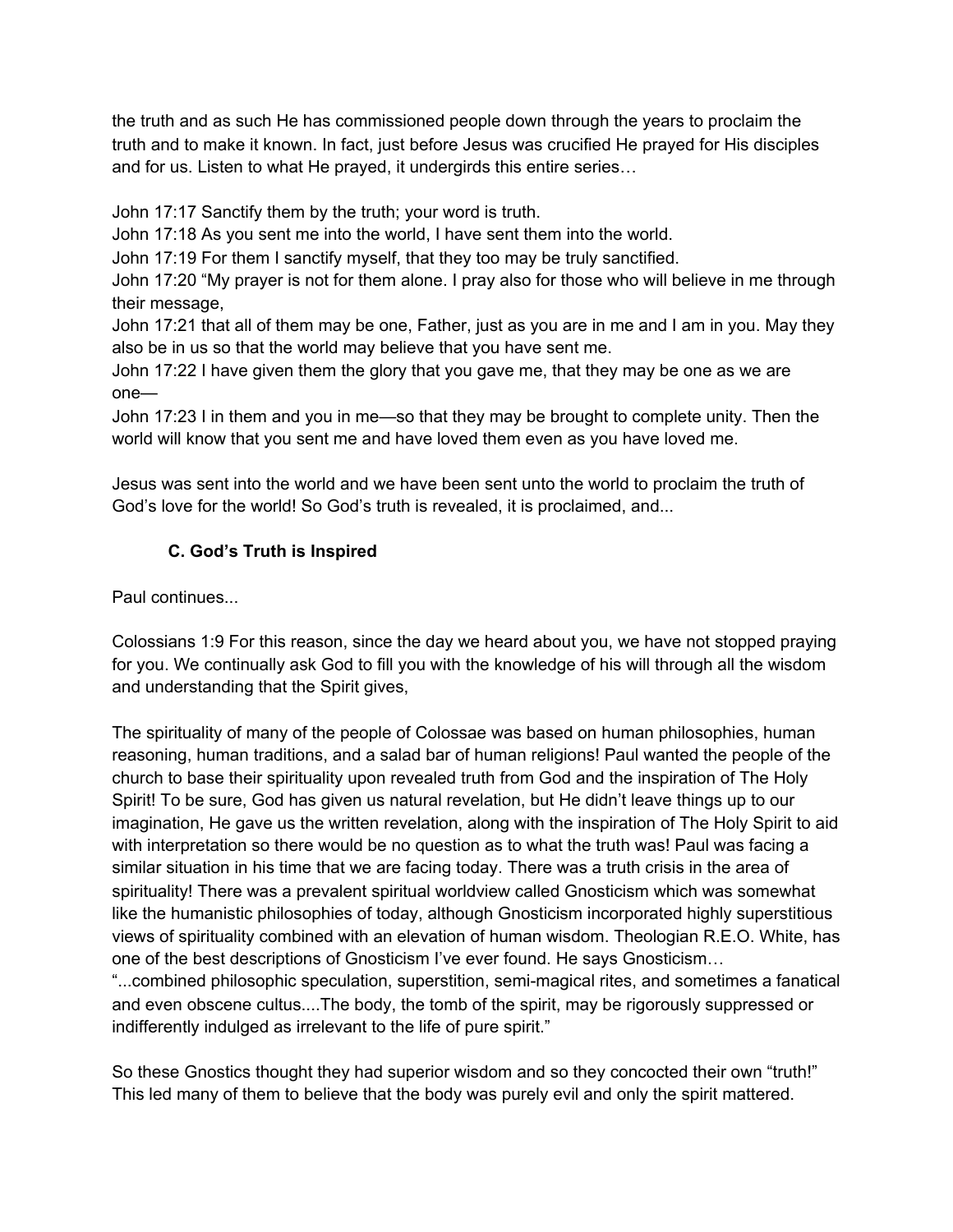Therefore they "logically" decided it didn't matter what you did with the body, as long as your spirit was right. So they decided they could indulge in the most immoral behaviors with the body, because it was evil anyway and it didn't matter! This led to unimaginable depravity! Any similarities with our culture today? When people try to create their own super spirituality apart from God's truth and the inspiration of the Holy Spirit, things can go bad very quickly. Jesus told us this…

John 14:26 But the Counsellor, the Holy Spirit, whom the Father will send in my name, will teach you all things and will remind you of everything I have said to you.

**Practical Application:** So the Word of God is God-breathed Holy Spirit inspired truth! Pastor Larry, that's pretty amazing information and thank you for sharing, but what does this have to do with my life practically? I'm so glad you asked! Practically speaking, your acceptance of these truths, or rejection of these truths, will affect what you end up basing your life upon! Here's what's at stake: your morality, your principles, your ethics, your meaning in life, your purpose in life, your inspiration for life and your hope, or lack thereof, for eternal life. Because many people reject the possibility of absolute truth, or revealed truth when it comes to spirituality, they are left with conjecture, superstition, various philosophies, or just plain old guessing! Without a foundation of established truth, you send your children out into a big, confusing, and even deceptive world, without the benefit of a baseline of truth! Let me just say this, even if your children eventually decide to go a different direction than the Christian foundation you gave them, they still have that baseline of truth in their hearts and minds. Many young people today are looking for truth in all the wrong places. Many are swept along by the famous personalities they follow on social media, Youtuber's, the instagramers, twitter feeds, or whatever the newest social app! Others are carried along by the latest trends of hollywood. These things are so artificial and are based on fads, temporary popularity, trends, and are media driven. Because of the constant sensationalized way popular people's personal struggles are broadcast to the world, a lot of young people think it's cool to be on meds, or have to go to rehab. Others define themselves by their psychological evaluations. I'm not against things like personality tests, and they usually peg me pretty spot on. However, I am not defined by those things. I am defined by my identity in Christ and the personality deficits I have are more than made up for by God's grace and power! I understand there are still young people who consult their horoscopes! And here's the thing about that. The people who write those things make so many generalizations that they are bound to get something right sometime, and when that one thing just happens to turn out right, no matter how non-specific, you'd be surprised how many people will then swear by their horoscope readings and turn to them on a daily basis instead of seeking God's wisdom in His Word! So Core Truth - God's Word is truth! Second...

### **2. Core Truth: God's Word Is Transforming**

Why do I say God's Word is transforming? Because...

### **A. God's Truth empowers our lives!**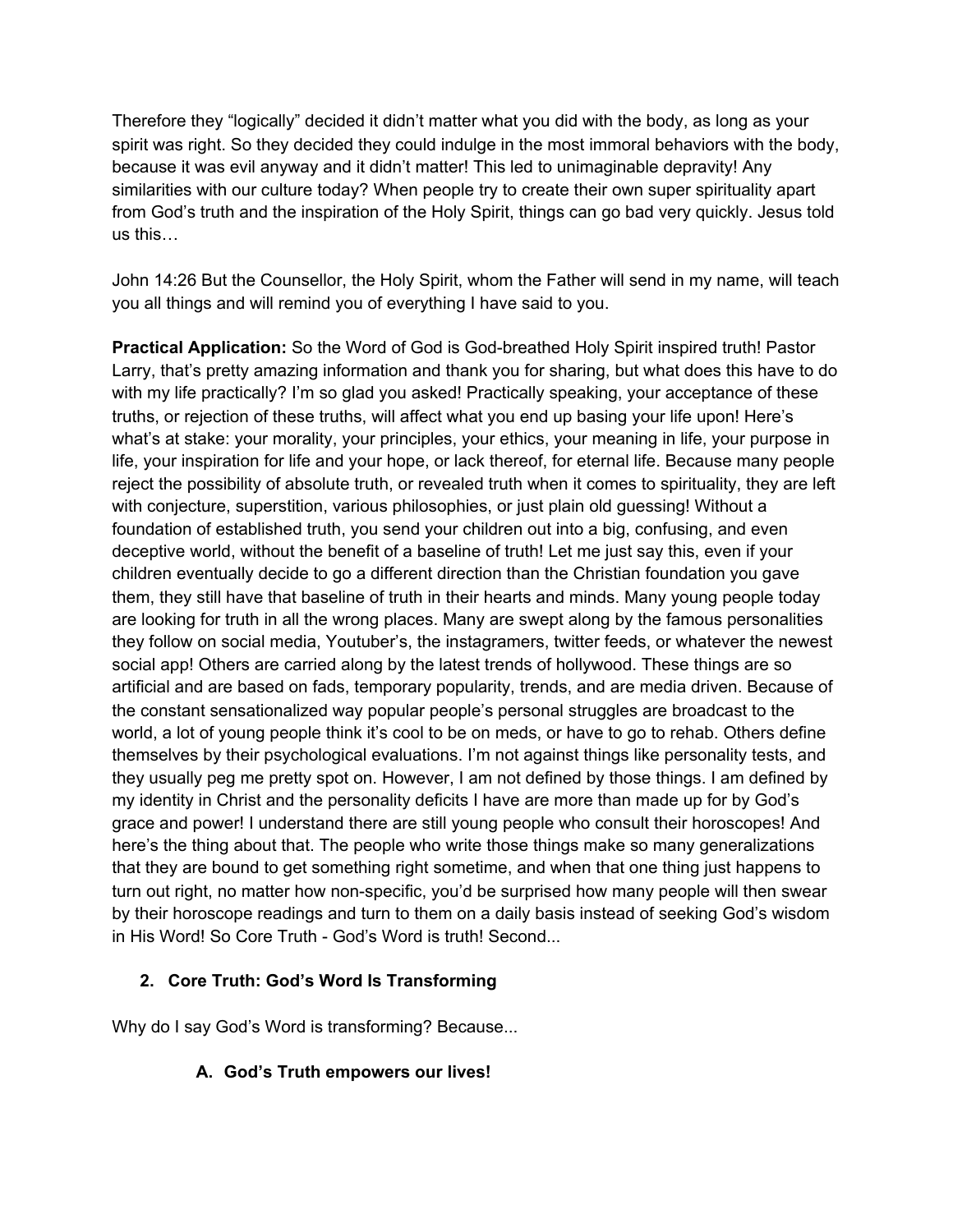Paul continues in his letter...

Colossians 1:9... We continually ask God to fill you with the knowledge of his will through all the wisdom and understanding that the Spirit gives,

Colossians 1:10 so that you may live a life worthy of the Lord and please him in every way: bearing fruit in every good work, growing in the knowledge of God,

Colossians 1:11 being strengthened with all power according to his glorious might so that you may have great endurance and patience,

Colossians 1:12 and giving joyful thanks to the Father, who has qualified you to share in the inheritance of his holy people in the kingdom of light.

Want to know God's will? Know truth! Want to live a life worthy of the Lord and please Him in every way? Know truth! Want to bear fruit in every good work? Know truth! Want to grow in your knowledge of God? Know truth! Want to be strengthened according to His glorious might so you may have great endurance and patience? Know truth! When we are filled with the knowledge of God's will through the understanding the Spirit gives, we are able to live a life pleasing unto the Lord! A life that bears fruit! We grow in our knowledge, are strengthened by His glorious might, find endurance and patience, and give joyful thanks to The Father for qualifying us to share in the inheritance of His holy people in the kingdom of light! You can't qualify yourself to share in this inheritance! We are qualified when we believe the truth of the Gospel which is this: Jesus did the work to qualify us to live in His kingdom of light! I love the way Jesus put it in John 3:21…

John 3:21 But whoever lives by the truth comes into the light, so that it may be seen plainly that what they have done has been done through God.

And this leads another way God's Truth transforms our lives…

### **B. God's Truth rescues us from Darkness!**

Colossians 1:13 For he has rescued us from the dominion of darkness and brought us into the kingdom of the Son he loves,

Colossians 1:14 in whom we have redemption, the forgiveness of sins.

These two verses could be a whole sermon on their own! God's truth found in the gospel rescues us from the kingdom of darkness and brings us into the kingdom of light, the kingdom of God, the kingdom of the Son He loves! Paul put it this way in his 2nd letter to the Church at Corinth...

2 Corinthians 4:6 For God, who said, "Let light shine out of darkness," made his light shine in our hearts to give us the light of the knowledge of the glory of God in the face of Christ.

And in his letter to the Church at Ephesus…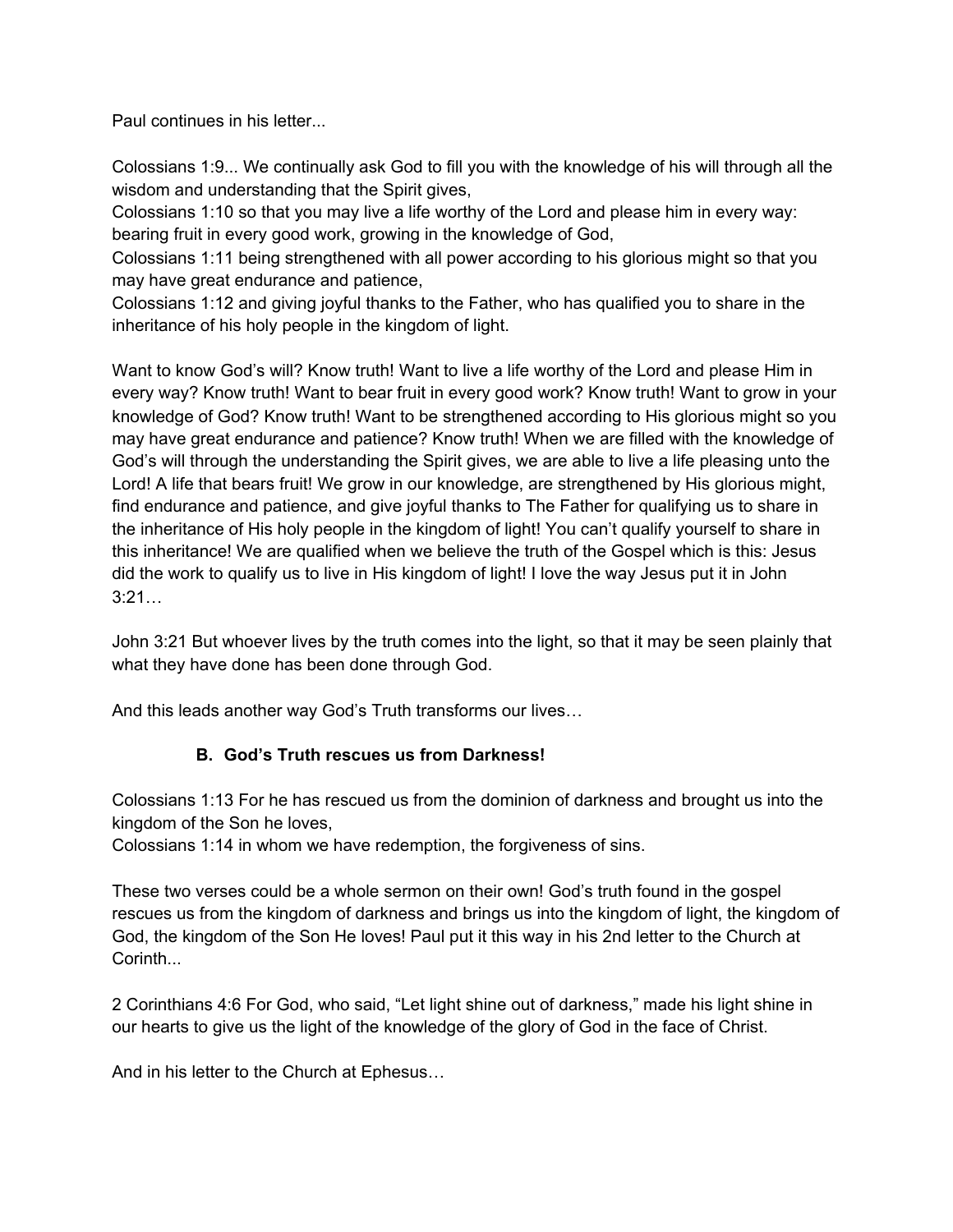Ephesians 5:8 For you were once darkness, but now you are light in the Lord. Live as children of light

And good ole St. Peter weighed in on the subject…

1 Peter 2:9 But you are a chosen people, a royal priesthood, a holy nation, a people belonging to God, that you may declare the praises of him who called you out of darkness into his wonderful light.

**Practical Application:** God's Word transforms the way we live by giving us principles of truth to base our decisions on, our actions, our attitudes, our relationships, and our pursuits in life! And by living in the light of God's truth we are rescued from the dominion of darkness. And make no mistake about it, the dominion of darkness is a place where evil dominates and dictates your life in a terrible way. Sometimes people think they are doing their own thing, their own way, but the truth is they are under the control of sin and only the truth of God found in the Gospel can set them free. And this is made possible because of the third…

### **3. Core Truth: God's Word Became Flesh**

### **A. God's Truth was illuminated and illustrated in the life of Jesus**

Colossians 1:15 The Son is the image of the invisible God, the firstborn over all creation. Colossians 1:16 For in him all things were created: things in heaven and on earth, visible and invisible, whether thrones or powers or rulers or authorities; all things have been created through him and for him.

Colossians 1:17 He is before all things, and in him all things hold together.

Colossians 1:18 And he is the head of the body, the church; he is the beginning and the firstborn from among the dead, so that in everything he might have the supremacy.

You see, Jesus was God in the flesh! Jesus was the embodiment of the truth of God. Jesus had come to show us the Father and was the living revelation of God's Word, God's truth. John stated it very clearly for us in his gospel…

John 1:1 In the beginning was the Word, and the Word was with God, and the Word was God. John 1:2 He was with God in the beginning.

John 1:3 Through him all things were made; without him nothing was made that has been made.

John 1:4 In him was life, and that life was the light of men.

And then down in verse 14 we read…

John 1:14 The Word became flesh and made his dwelling among us. We have seen his glory, the glory of the One and Only, who came from the Father, full of grace and truth.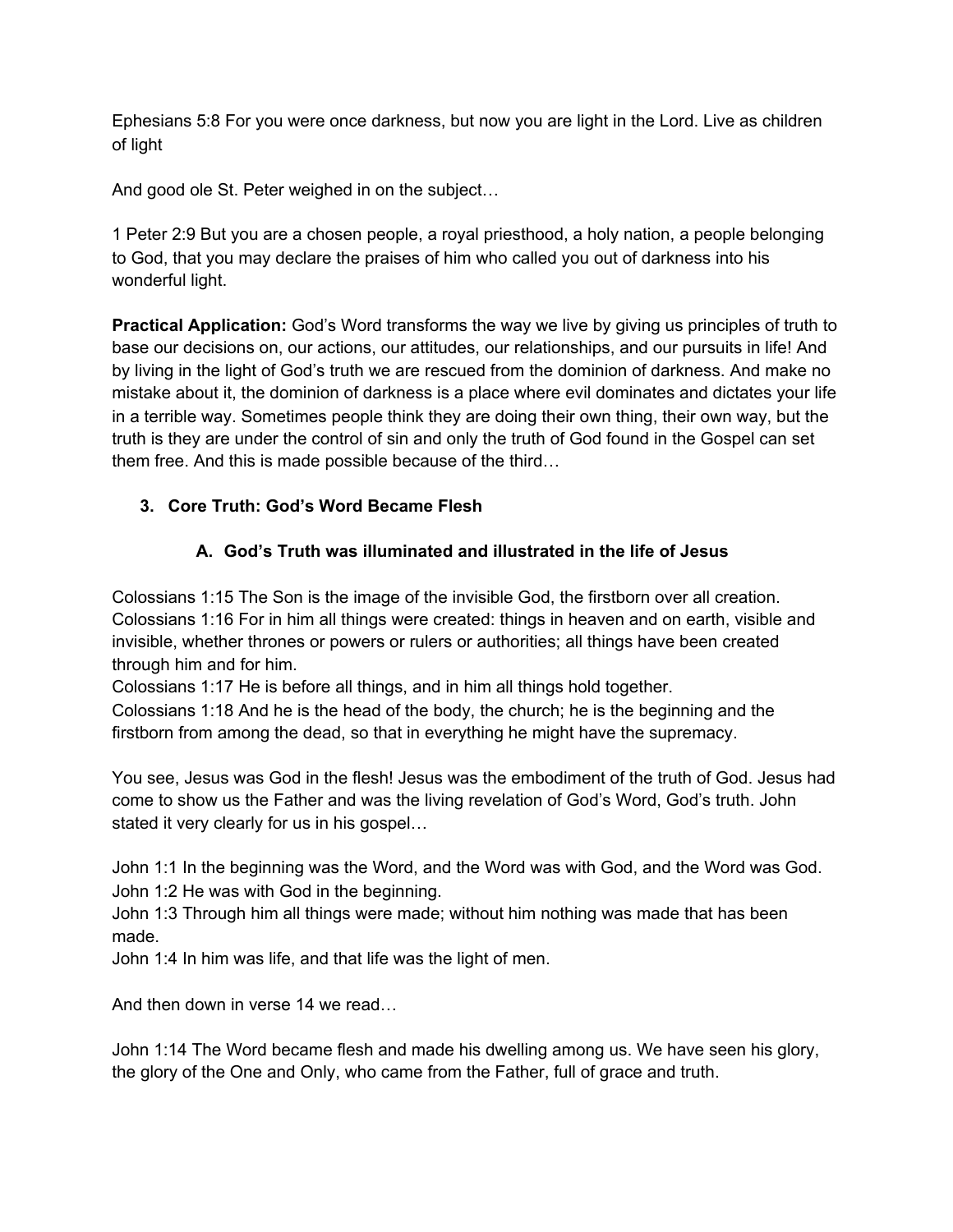Jesus illuminated and illustrated the truth of God in the life He lived, and by doing so He was setting the stage for us to be reconciled in our relationship with The Father. Listen to what Jesus told His disciples…

John 14:6 Jesus answered, "I am the way and the truth and the life. No-one comes to the Father except through me.

So Jesus illuminated and illustrated God's truth by being the way, the truth and the life! But how did He make it possible for us to come to the Father through Him?

### **B. God's Truth was made available through the sacrifice of Jesus**

Paul's letter continues...

Colossians 1:19 For God was pleased to have all his fullness dwell in him, Colossians 1:20 and through him to reconcile to himself all things, whether things on earth or things in heaven, by making peace through his blood, shed on the cross. Colossians 1:21 Once you were alienated from God and were enemies in your minds because

of your evil behavior.

Colossians 1:22 But now he has reconciled you by Christ's physical body through death to present you holy in his sight, without blemish and free from accusation—

Colossians 1:23 if you continue in your faith, established and firm, and do not move from the hope held out in the gospel. This is the gospel that you heard and that has been proclaimed to every creature under heaven, and of which I, Paul, have become a servant.

Paul makes the truth of the gospel so clear in these verses. Jesus came to reconcile us to The Father by making peace through His blood shed on the cross. We needed to be reconciled because we were alienated from God and were enemies in our minds because of our sin. But through Jesus' death we can be presented to God holy, without blemish and free from accusation! What a powerful truth from God's Word! However, Paul knows there were still some folks in the church who were trying to make up their minds whether or not to trust the truth of the gospel message about Jesus' sacrifice on the cross for their salvation or continue in their superstitions. Paul tells them, "Do not move from the hope held out in the gospel!" Here's the truth of the gospel: We owed a debt we couldn't pay, so Jesus paid a debt He didn't owe because He loved us that much! But here's another truth of the Gospel, God offers you salvation, but you have to be willing to receive it! It's a God-given choice. The Bible says…

John 1:12 Yet to all who received him, to those who believed in his name, he gave the right to become children of God—

Romans 10:13 for, "Everyone who calls on the name of the Lord will be saved."

**Practical Application:** So if you are willing to admit you are a sinner in need of a Savior, and trust that Jesus gave His life for you on the Cross and call on His name you can be saved!!! You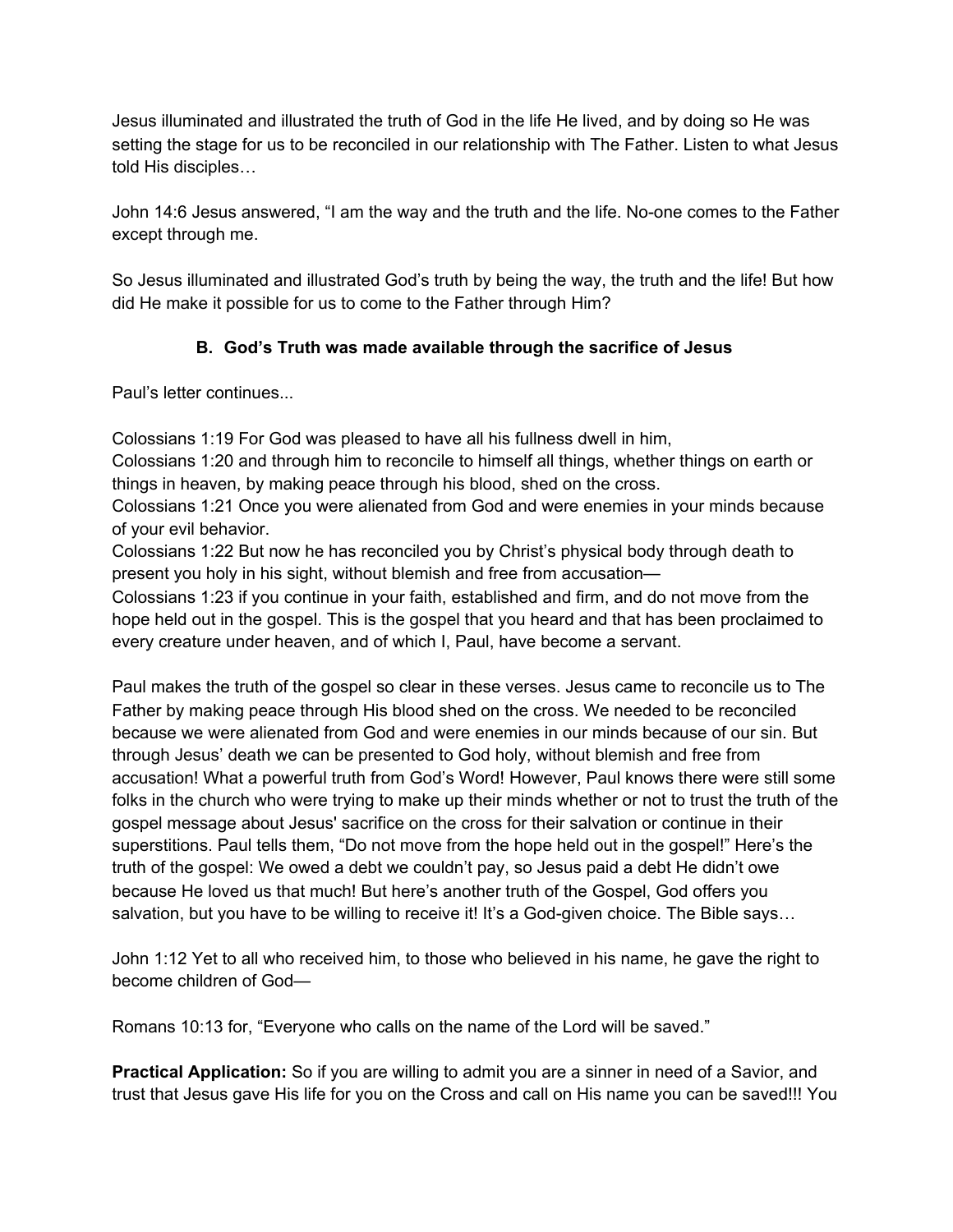could do that right now! In your heart, just admit to Him you've done wrong and need forgiveness! Let God know you believe that His Only Begotten Son, Jesus, sacrificed His life in order to be your Savior! Now make a commitment to allow Jesus to come into your life by calling on His name! God's Word says…

Romans 10:9 That if you confess with your mouth, "Jesus is Lord," and believe in your heart that God raised him from the dead, you will be saved.

So I hope I've made it perfectly and practically clear how a person is forgiven, cleansed, and saved to live a new life here on earth and a forever life in heaven! And once this happens, a follower of Christ obeys his or her Lord and remembers the costly sacrifice Jesus gave in ordre to make their salvation possible! In fact we will do this now.

If you will take your cup. If you don't have one and need one, simply raise your hand and one of our ushers will bring you one. There is a piece of unleavened bread on the top. Go ahead and take the bread out. This bread represents the flesh of Jesus which was broken and torn so that Jesus could take the punishment we deserved! Let's remember His painful sacrifice as we now eat this bread! Now take the cup of juice. Remember that the blood which flowed from Jesus' head, His back, His hands, and His feet, that blood represents the perfect life He lived in order to be the sacrifice for our imperfect lives. As we now drink the cup, remember the love Jesus poured out on us when He shed His blood to wash away our sin and make us clean before God!

And now that we have remembered the truth of Jesus' loving, and yet very costly sacrifice, we discover one last Core Truth in this portion of Paul's letter...

### **4. Core Truth: God's Word Motivates!**

### **A. God's Truth motivates us to share the Gospel!**

Colossians 1:24 Now I rejoice in what I am suffering for you, and I fill up in my flesh what is still lacking in regard to Christ's afflictions, for the sake of his body, which is the church. Colossians 1:25 I have become its servant by the commission God gave me to present to you the word of God in its fullness—

Colossians 1:26 the mystery that has been kept hidden for ages and generations, but is now disclosed to the Lord's people.

Paul was saying that when you know spiritual truth you want to share it, because truth brings light to those in darkness! However, truth should be shared not forced and truth should be shared in love! I read the following article just a few days ago in the National Review, and it was eye opening. A man who is Jewish by birth and culture, although admittedly not religious, made this statement...